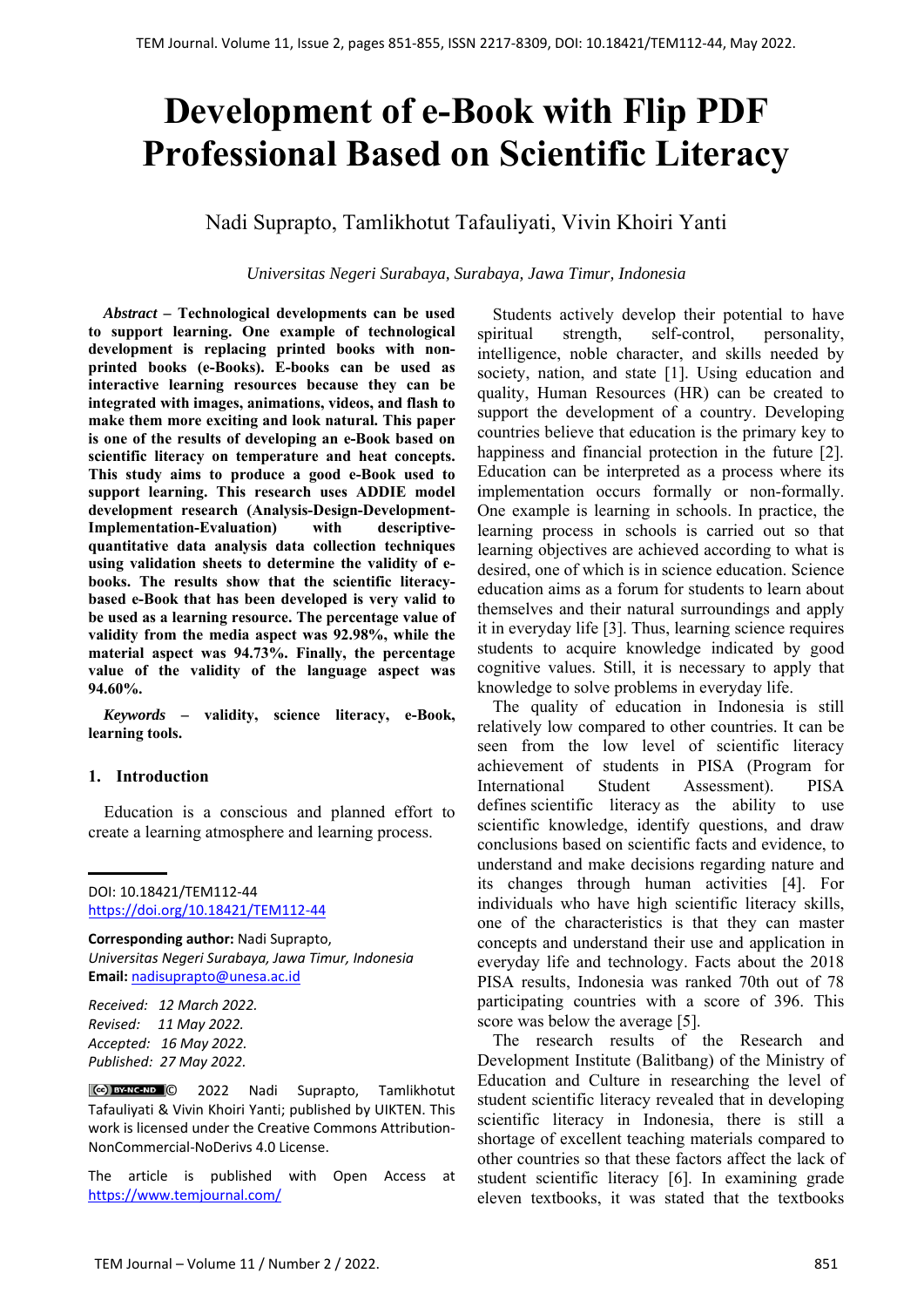only emphasized scientific knowledge. At the same time, the link between science and technology, and everyday life was still very lacking [7]. Presenting books that balance scientific literacy competencies are associated with social and community phenomena is one of the efforts that can be made to improve students' scientific literacy skills [8].

Based on the questionnaire given to 60 students, it was stated that 56.67% of students indicated that physics learning was less attractive. The main reason was the lack of use of digital media in learning, such as interactive e-books, so students found it difficult to understand concepts. About 80% of students stated that teachers taught using the lecture method with the help of student textbooks and teacher notes, and 78% of students have difficulty learning physics because of a lack of initial concepts and assume that what is taught in physics lessons is only formulas. This situation is supported by an interview conducted with one of the physics teachers, stating that they have not used digital media such as e-books with attractive appearances in learning physics due to limited time in learning.

From this description, efforts can be made by directing 21st-century competencies, utilizing existing technology as learning media to support the learning process by referring to scientific literacy skills, one of which is replacing printed books with non-printed books (e-books), which has several advantages, such as being more affordable and more practical. E-books that need to be developed do not only refer to scientific literacy skills, but book designs need to be integrated with images, animations, videos, and flashes to make them more attractive and look real so that students can easily understand concepts [9]. The use of e-books with interesting features further enhances students' literacy skills compared to printed books, where students who are tested using e-books have better reading comprehension skills than students who use printed books [10]. Interactive e-books can be used as an alternative to improve students' scientific literacy skills by integrating with six contents, including animations, videos, hyperlinks, interactive questions, worksheets, and evaluations [11]. In addition, ebooks, by being integrated with virtual laboratories, can also be used as an alternative for schools that do not have laboratories, so the development of e-books developed can be the answer to technology integration in the 21st century [12].

Many physics e-books have been developed to support learning in the 21st century. However, most of these e-books, like printed books, have not been integrated with video and virtual laboratories and have not emphasized scientific literacy skills. Therefore, the author developed an e-book based on scientific literacy combined with several features that can train students' scientific literacy skills. This research aims to produce an excellent scientific literacy e-book used as a learning resource.

#### **2. Method**

#### *2.1.Design*

This research is a type of development research with the ADDIE model, consisting of 5 stages: Analysis, Design, Development, Implementation, and Evaluation. However, this research only reached the Development stage to determine the validity of the e-Book. Visually, the steps of the ADDIE model can be seen in Figure 1.



*Figure 1. ADDIE Development Model Schematic* 

# *2.2.Data Analysis*

This study obtained data from validation scores by three media expert lecturers. Data collection techniques to determine the validity were carried out using a validity sheet instrument developed previously based on three aspects, namely material, media, and language. The score obtained can be interpreted according to the interpretation of the data adapted by Riduwan [13] to describe the validity of the developed e-book.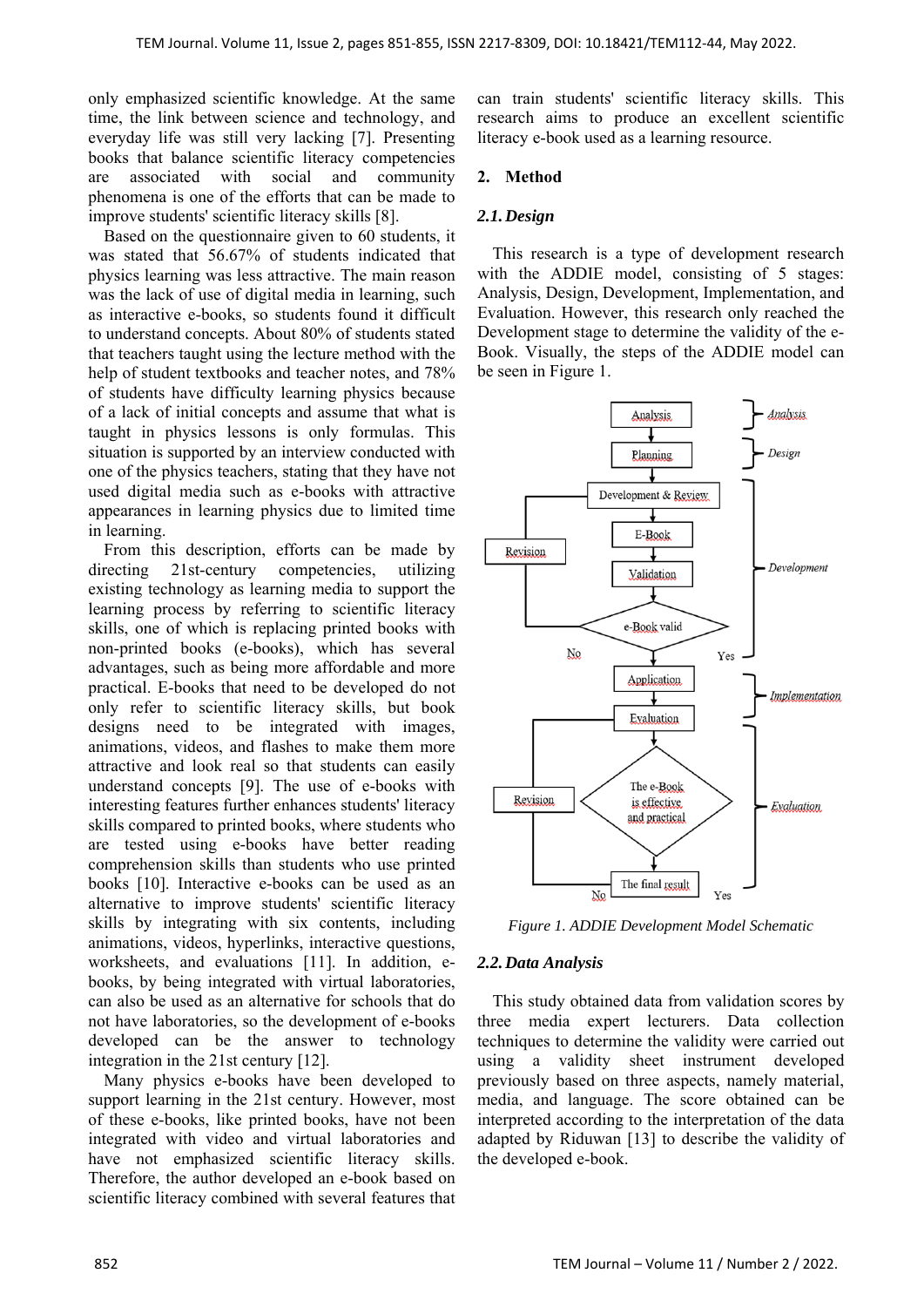#### **3. Results and Discussion**

This study describes the development of scientific literacy-based e-books. Based on the explanation in the method, research on the development of scientific literacy e-books was conducted using the ADDIE research design (Analysis, Design, Development, Implementation, and Evaluation). The following explains the steps for developing a scientific literacy e-book that has been created.

# *3.1.Analysis Stage*

This analysis stage includes an analysis of the purpose and background of making this e-book. Based on the 2018 PISA, the level of scientific literacy achievement of students is still relatively low [5]. In addition to the PISA results, the results of the scientific literacy test on temperature and heat material given to 60 students showed that as many as 85% of students were in the inferior category, 11.67% of students were in the poor class, and 3.33% of students were in the moderate category. It is due to the lack of use of technology in physics learning. This situation is supported by the results of the questionnaire that has been given, stating that 56.67% of students indicated that physics learning was less attractive. The main reason is the lack of use of digital media in learning, such as interactive ebooks, 80% of students stated that teachers taught using the lecture method with the help of worksheets and teacher notes, and 78% of students have difficulty in studying physics due to the lack of initial concepts and assume that physics lessons have many formulas. It is supported by interviews with physics teachers who stated that they had not used digital media such as e-books. Therefore, an e-book based on scientific literacy was developed using professional flip PDF software. The software has been produced before and is suitable for use in learning. The development of e-books using professional PDF flip software carried out by the author certainly has differences from the previous one, namely differences in the purpose of making ebooks.

# *3.2.Design Stage*

At the design stage, the researcher designs the concept design and graphic design of the e-book that will be developed. The method of the e-book concept includes planning the idea of the material that will be associated with the phenomena of everyday life and current technology, as well as planning for adding graphics to the material to train students in analyzing. The graphic design of the e-book includes cover page design, material display design, and the addition of supporting features to practice scientific literacy. The cover page is designed by integrating images related to the phenomenon of temperature and heat. The following is an e-Book cover page design, as shown in Figure 2.



*Figure 2. Cover Page* 

The e-book is integrated with additional features such as animation, pictures, music, videos, virtual laboratories equipped with student worksheets. With these other features, e-books will look more natural and attractive to support students' literacy skills than printed books [14]. In addition to these features, the e-Book is equipped with several navigations, as shown in Figure 3.

# **Q + H + B + H + D Q 0 E T**

*Figure 3. Navigation menu* 

In the figure above, there are several navigation buttons, including zoom, a switch to return to the cover page, a button to search for important words, a button to add notes, a button to select the desired page, and a button to go to the next and previous pages. To go to the next page, we can also press the corner of the e-book page. This navigation can make it easier for students to use e-books.

# *3.3.Development Stage*

At this development stage, namely the stage in making e-books, the designs that have been planned and the features that have been prepared are then built into e-books using a professional flip PDF. Using flip PDF professional software is because the software can add various multimedia, such as animation, video, YouTube, hyperlinks, music, and flash. In addition, the operation of the software is easy and fast. The following is a breakdown of the features added to the e-book:

 The addition of images and videos as supporting features is shown in Figure 4. The addition of pictures and videos is intended to support student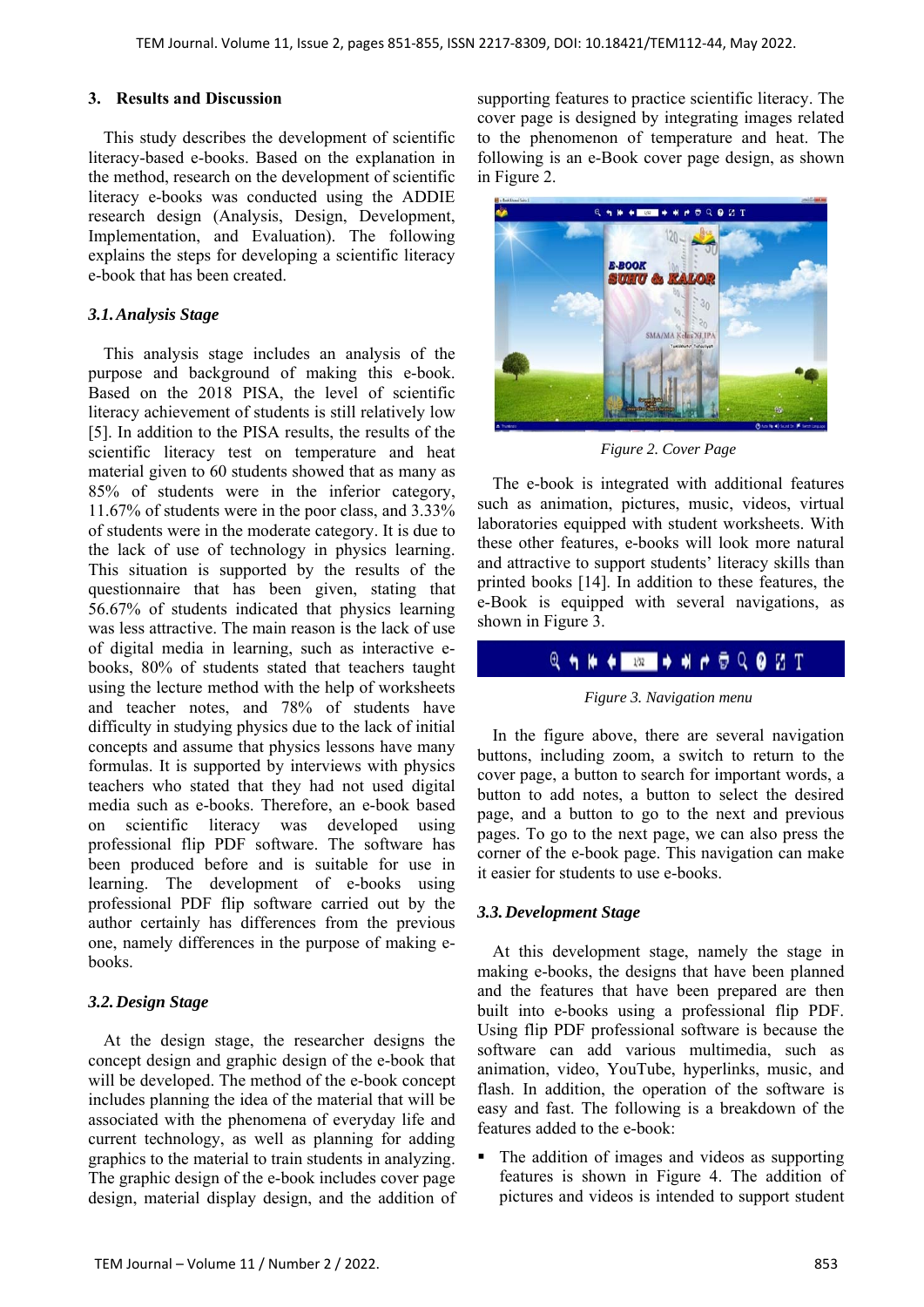understanding. Besides that, it can also be used as motivation in learning. The video can be played at any time without any additional software as support.



*Figure 4. Adding Images and Videos in e-books* 

 The material in the e-book is associated with phenomena in everyday life and the use of technology by scientific literacy competence, namely explaining phenomena scientifically, as shown in Figure 5, where students are given the phenomenon of automatic electric irons. Then from this phenomenon, students are taught to explain the concept of temperature and heat. Additionally, they learn how to work together to maintain temperature. The explanation is integrated with an animated video on how to perform an automatic electric iron so that students can easily understand the concept.



*Figure 5. Overview of Material in e-Book* 

 Virtual laboratory on expansion sub-materials. The virtual laboratory is designed to provide several metals, including aluminium, copper, brass, iron, and glass. In the simulation, the temperature can be changed to determine the effect of temperature changes on increasing metal length (expansion). In addition, to assess the ability of some metals to expand. The image of the expansion simulation can be seen in Figure 6.

The simulation is by scientific literacy competencies, namely evaluating and designing scientific investigations. The simulation can be run without being supported by additional software, making it easier for students.



*Figure 6. Substance Expansion Simulation Display* 

- The worksheet contains the steps in using the simulation and the purpose of the experiment.
- Examples of problems are equipped with answers and how to analyse them. An example of how to read and interpret graphs of experimental results is also exemplified.

At this stage of development, the e-book has been completed to determine if the e-book is valid; before it is realized in learning, it is necessary to have e-Book validity. The scientific literacy-based e-book was validated by three expert lecturers from the UNESA Physics Department. E-Book validation is reviewed from three aspects: media, material, and language. The verification results of the scientific literacy-based e-book can be seen in Figure 7.



*Figure 7. Percentage Validity of Science Literacy e-Book*